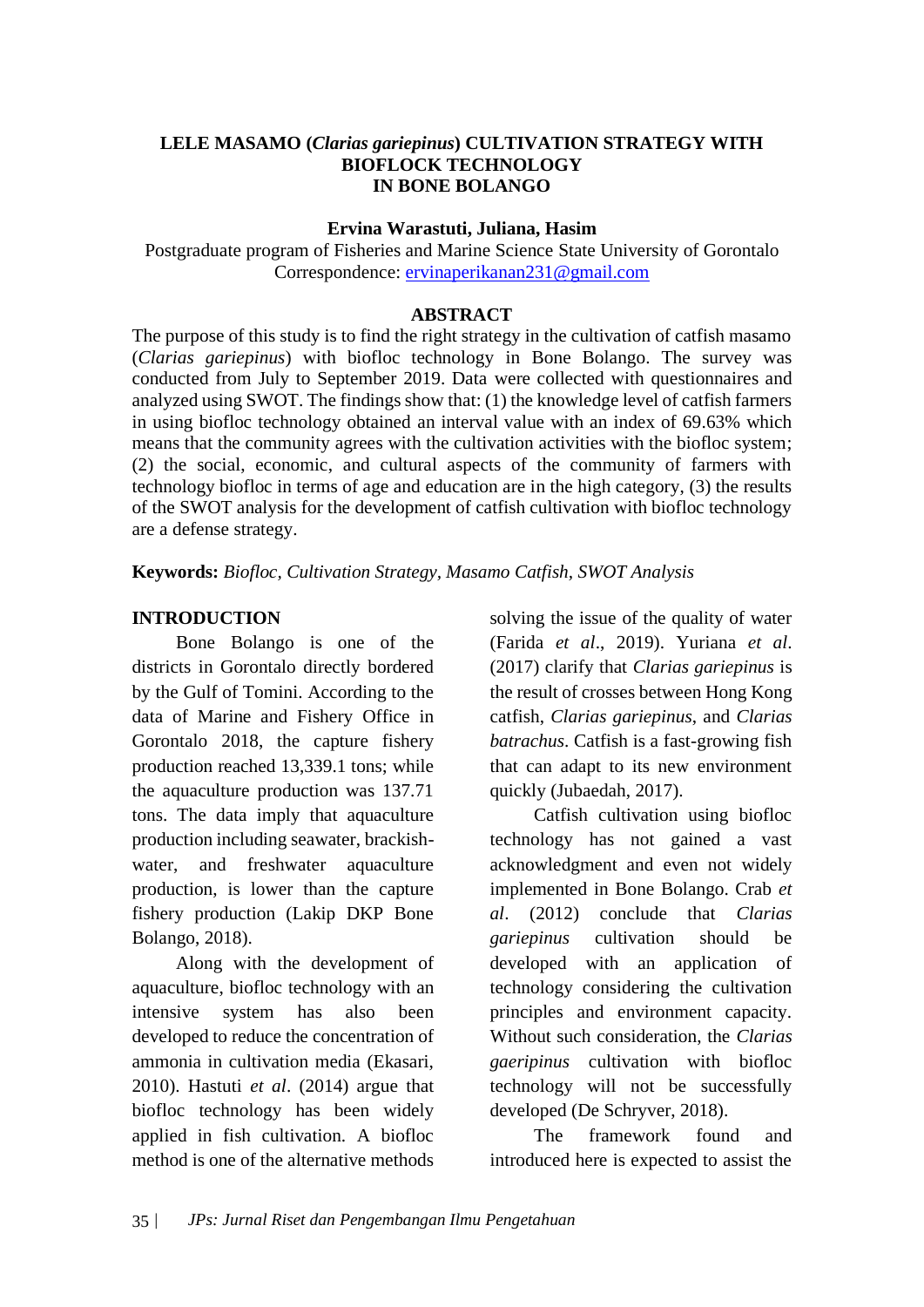community in the integrated planning of *Clarias gaeripinus* cultivation with biofloc technology. The expected outcomes are developed fish cultivation in Bone Bolango and an increase in the economy of the community. Meanwhile, the research aims to find the strategies in *Clarias gariepinus* cultivation with biofloc technology.

#### **FINDINGS AND DISCUSSION**

In terms of the level of respondents' knowledge, there are two categories i.e. the farmer's age and the farmer's educational level.

# **1. The age of catfish farmers that are applying biofloc technology Table 1. The Age of Catfish Farmers that Are Applying Biofloc Technology**

| No. | <b>Age Span</b>  | <b>Number of Respondents</b> | Percentage $(\% )$ |
|-----|------------------|------------------------------|--------------------|
|     | $<$ 30 years old |                              |                    |
|     | 30-50 years old  |                              |                    |
|     | $>50$ years old  |                              |                    |
|     | <b>Total</b>     |                              | 100                |

*Source: Processed primary data, 2019*

### **2. Education**

| Table 2. The Description of the Farmers' Educational Level |              |                                                                 |      |  |
|------------------------------------------------------------|--------------|-----------------------------------------------------------------|------|--|
| No.                                                        |              | Respondents' Education   Number of Respondents   Percentage (%) |      |  |
|                                                            | Primary      |                                                                 |      |  |
|                                                            | Secondary    | 23                                                              | 57.5 |  |
|                                                            | Tertiary     |                                                                 | 27.5 |  |
|                                                            | <b>Total</b> | 40                                                              | 100  |  |

*Source: Processed primary data, 2019*

#### **3. The Farmers' Knowledge Level**

40 catfish farmers applying biofloc technology in Bone Bolango are asked to be respondents so that we can analyze whether the technology can be regarded as one of the cultivation alternatives that can be developed in Bone Bolango to increase the income of the farmer community in Bone Bolango. The questionnaire given to the respective respondent comprises ten questions. The result is indicated in Table 3.

| <b>Options</b>                  | Number of<br><b>Respondents (T)</b> | <b>Scoring (Pn)</b> | $(T \times n)$ |
|---------------------------------|-------------------------------------|---------------------|----------------|
| Very understand (SM)            |                                     |                     | 385            |
| Understand (M)                  | 306                                 |                     | 1224           |
| Rather understand (KM)          | 81                                  |                     | 243            |
| Not understand (TM)             | 101                                 |                     | 202            |
| Completely not understand (STM) | 35                                  |                     | 35             |
| <b>Total</b>                    | 600                                 |                     | 2089           |

*Source: Processed primary data, 2019*

From the data in Table 3, the respondent index score is 69.63%. The score is then interpreted into the index

interval used in the Likert scale as follows:

> Index interval  $= 100$ /the total Likert scores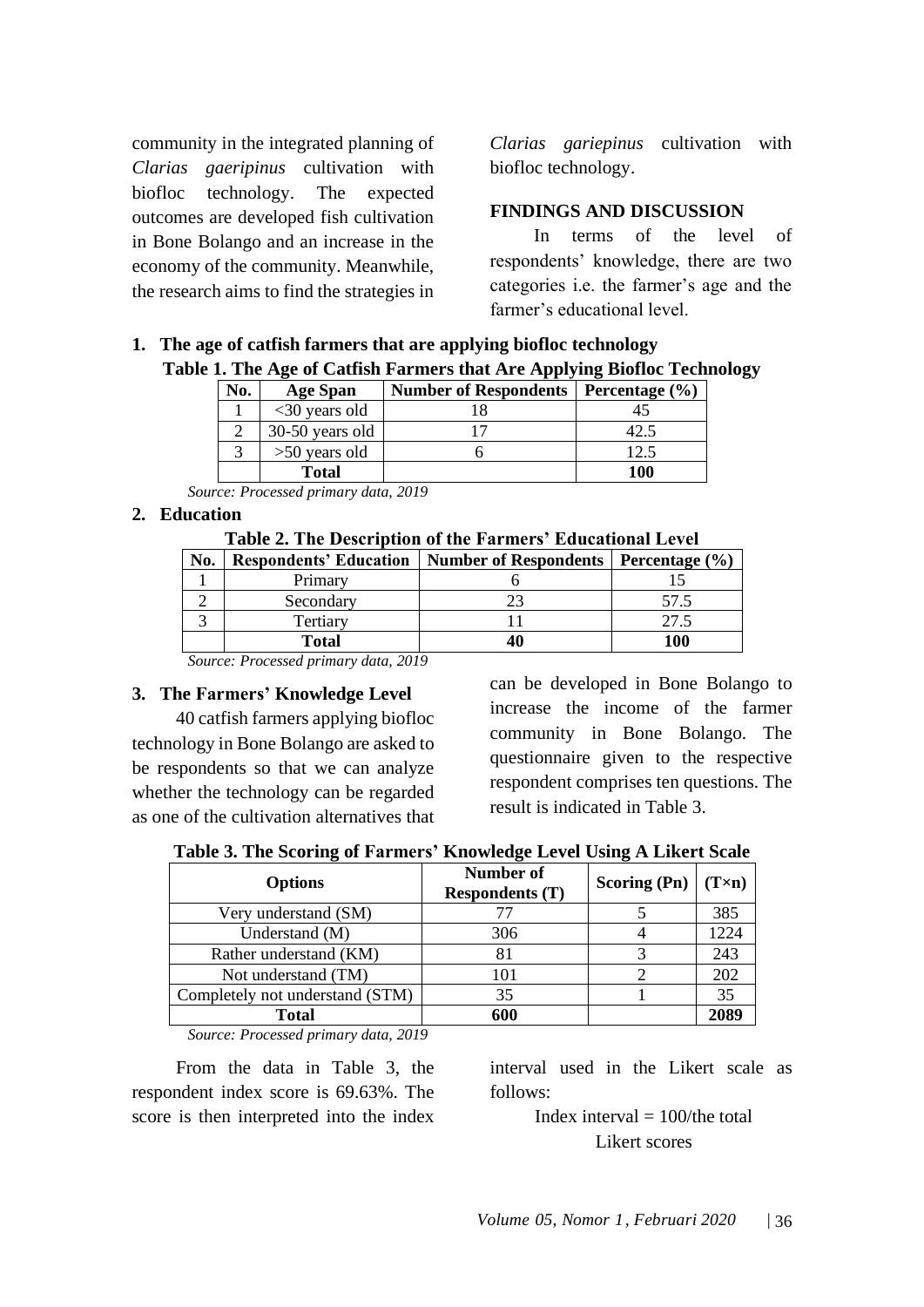Referring to the index interval score that is 69.63%, we can conclude that the community **understands** how to cultivate catfish using biofloc technology.

The index interval of socioeconomy **209.3** is categorized as **medium**. The score is thus in the interval of 166 – 233.

# **4. SWOT Analysis**

| Cultivation with Biolioc Technology |                                                                                                                   |              |                |                  |
|-------------------------------------|-------------------------------------------------------------------------------------------------------------------|--------------|----------------|------------------|
| <b>Analysis of Internal Factors</b> |                                                                                                                   |              |                |                  |
| No.                                 | <b>Strength (S)</b>                                                                                               | Weight       | <b>Rating</b>  | <b>Score</b>     |
| 1                                   | 2                                                                                                                 | 3            | 4              | $(3\times4)$     |
| $\mathbf{1}$                        | Catfish is one of the affordable fishes.                                                                          | 0.09         | $\overline{2}$ | 0.18             |
| $\overline{2}$                      | It takes a shorter time to cultivate<br>catfish with a biofloc system.                                            | 0.13         | $\overline{4}$ | 0.52             |
| 3                                   | The number of aid recipients in terms<br>of catfish cultivation is high.                                          | 0.15         | 4              | 0.6              |
| 4                                   | Human resources are available.                                                                                    | 0.11         | 3              | 0.33             |
| 5                                   | Good cooperation is established<br>between farmers and interested<br>organizations.                               | 0.10         | 3              | 0.3              |
|                                     | <b>Subtotal</b>                                                                                                   | 0.58         |                | 1.93             |
| No.                                 | <b>Weakness (W)</b>                                                                                               | Weight       | <b>Rating</b>  | <b>Score</b>     |
| $\mathbf{1}$                        | 2                                                                                                                 | 3            | 4              | $(3\times4)$     |
| $\mathbf{1}$                        | Quality catfish broodstock and seeds<br>are difficult to find.                                                    | 0.11         | 4              | 0.44             |
| $\overline{2}$                      | Fish feed price is unaffordable.                                                                                  | 0.1          | $\overline{4}$ | 0.4              |
| 3                                   |                                                                                                                   |              |                |                  |
|                                     |                                                                                                                   |              | 3              | 0.24             |
| 4                                   | Catfish is extremely cannibal.<br>An unsuitable biofloc formula causes<br>mass death in catfish seeds cultivated. | 0.08<br>0.07 | 3              | 0.21             |
| 5                                   | Catfish farmers are incapable of<br>implementing biofloc technology.                                              | 0.06         | 3              | 0.18             |
|                                     | <b>Subtotal</b>                                                                                                   | 0.42         |                | 1.47             |
|                                     |                                                                                                                   |              |                | $S - W = 1.93 -$ |
|                                     | <b>Total</b>                                                                                                      | $\mathbf{1}$ |                | 1.47             |

| Table 8. Internal Factors of Masamo Catfish (Clarias gariepinus) |  |
|------------------------------------------------------------------|--|
| <b>Cultivation with Biofloc Technology</b>                       |  |

| Table 9. External Factors of Masamo Catfish (Clarias gariepinus) |
|------------------------------------------------------------------|
| <b>Cultivation with Biofloc Technology</b>                       |
|                                                                  |

| <b>Analysis of External Factors</b> |                                                                                    |        |               |              |
|-------------------------------------|------------------------------------------------------------------------------------|--------|---------------|--------------|
| No.                                 | Opportunity $(O)$                                                                  | Weight | <b>Rating</b> | <b>Score</b> |
|                                     |                                                                                    |        |               | $(3\times4)$ |
|                                     | The local government gives support in<br>the form of policy.                       | 0.14   |               | 0.56         |
| $\overline{2}$                      | The number of freshwater aquaculture<br>farmers in Bone Bolango is high.           | 0.09   | $\mathcal{D}$ | 0.18         |
| 3                                   | The community has a high interest in<br>catfish cultivation with a biofloc system. | 0.12   | 3             | 0.36         |
|                                     | The number of aid given to freshwater<br>aquaculture farmers is high.              | 0.10   |               | 0.3          |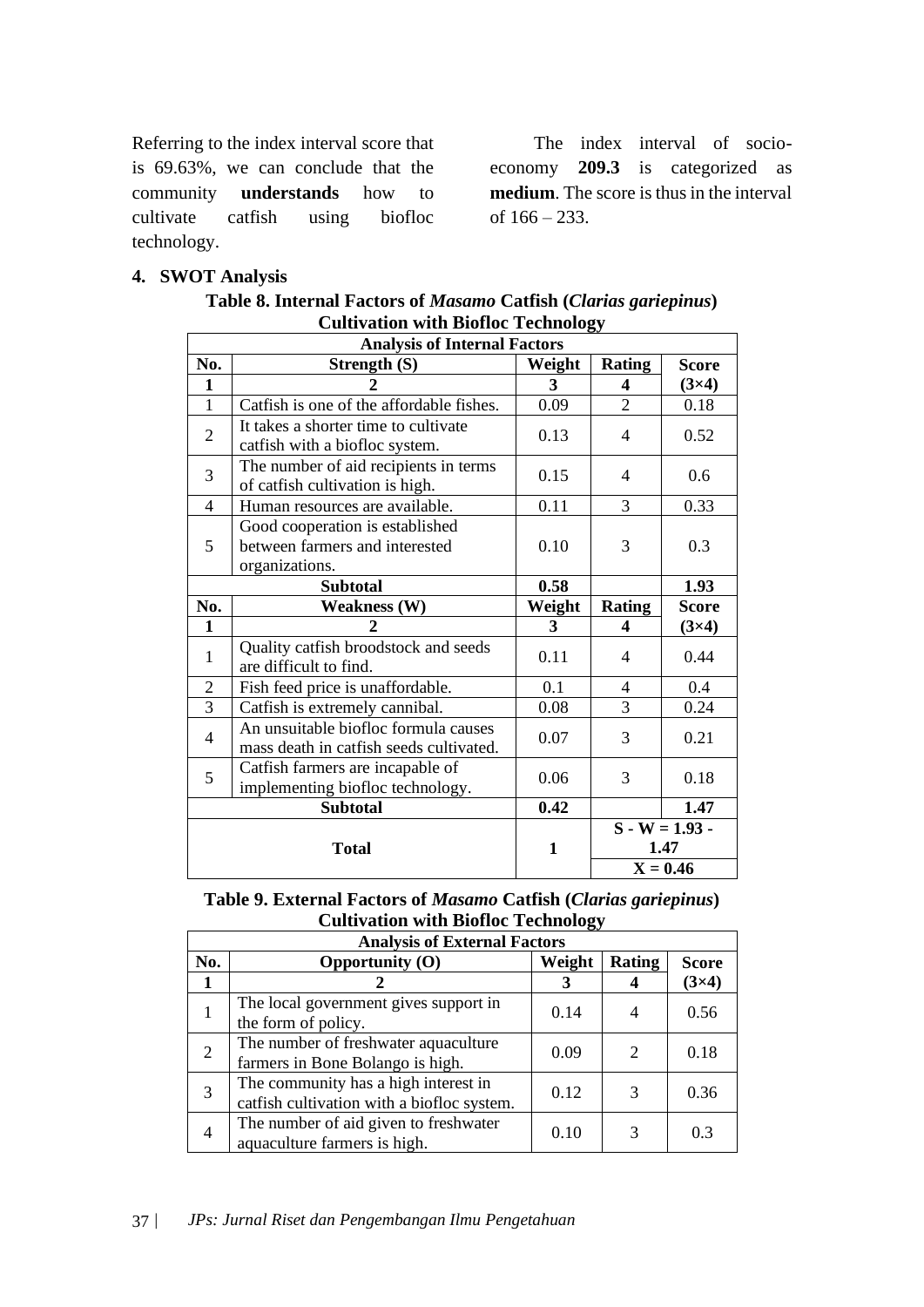| 5              | Catfish cultivation with a biofloc system<br>is easy. | 0.07   | 2                        | 0.14             |
|----------------|-------------------------------------------------------|--------|--------------------------|------------------|
|                | <b>Subtotal</b>                                       |        |                          | 1.54             |
| No.            | Threats (T)                                           | Weight | <b>Rating</b>            | Score            |
| 1              | 2                                                     | 3      | 4                        | $(3\times4)$     |
|                | The community in Bone Bolango has a                   |        |                          |                  |
| $\mathbf{1}$   | relatively low interest in catfish                    | 0.09   | 3                        | 0.27             |
|                | consumption.                                          |        |                          |                  |
| 2              | The market price is low.                              | 0.13   | $\overline{4}$           | 0.52             |
|                | The community in Bone Bolango                         |        |                          |                  |
| 3              | perceives cultivation as only a supporting            | 0.12   | $\overline{4}$           | 0.48             |
|                | job.                                                  |        |                          |                  |
| $\overline{4}$ | The water source relying on irrigation                | 0.14   | $\overline{\mathcal{A}}$ | 0.56             |
|                | causes limited water supply.                          |        |                          |                  |
|                | <b>Subtotal</b>                                       | 0.48   |                          | 1.83             |
|                |                                                       |        |                          | $O - T = 1.54 -$ |
| <b>Total</b>   |                                                       | 1      |                          | 1.83             |
|                |                                                       |        |                          | $Y = -0.29$      |

The scoring of external factors and internal factors is used to determine the coordinate point of *masamo* catfish (*Clarias gaeripinus*) cultivation strategy with fiofloc technology in Bone Bolango using a matrix analysis. The horizontal axis (X) signifies the internal factors. The score of coordinate X is the strength factor reduced by the weakness factor of  $X = 0.46 - (-0.29) = 0.75$ . Moreover, the vertical axis (Y) constitutes the opportunity factor reduced by the threat factor (external). The score of coordinate y is thus  $Y = -0.29 - (0.46) = -0.75$ . The quadrant coordinate point reveals the socio-economic vulnerability of the coastal community in Gorontalo as presented in Figure 1.



*Figure 1. The Map of the Strategy of the SWOT Analysis of Masamo Catfish (Clarias Gaeripinus) Cultivation with Biofloc Technology in Bone Bolango Source: Processed, 2020*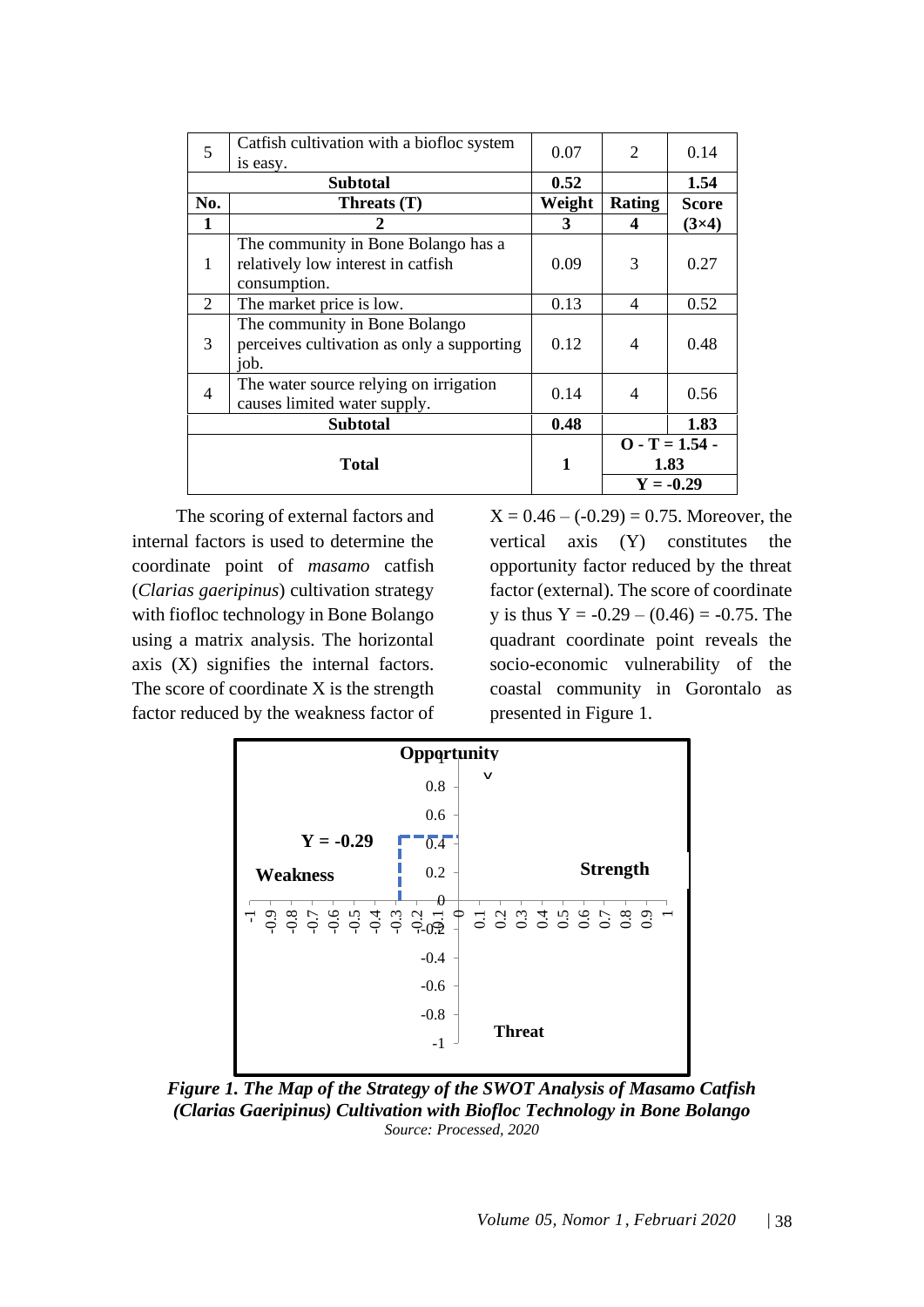Referring to Figure 1, we can determine the position based on the quadrant point which is Quadrant IV with an X score of  $-0.29$  and Y of 0.46. It means that the recommended strategy of *masamo* catfish (*Clarias gaeripinus*) cultivation with biofloc technology in Bone Bolango according to this research is a defense strategy.

The strategy is recommended because the farmers are currently having an internal condition of dilemmatic alternative. The farmers should thus apply a defense strategy to control their informal performance, preventing it to aggravate. The strategy should be retained along with the improvement of the organizational condition of the catfish farmer group.

The best strategy to cultivate *masamo* catfish (*Clarias gaeripinus*) with biofloc technology is dominated by the opportunity (O) factor and the weakness (W) factor. In the strategy formulation process, not all strategies are reliable and profitable. We thus select several alternative strategies that can be applied. The parameters of opportunity (O) and weakness (W) are presented in Table 10.

**Table 10. The parameters of Opportunity and Weakness in** *Masamo* **Catfish (***Clarias gariepinus***) Cultivation with Biofloc Technology**

|                | $(\mathcal{C}^{\mathcal{U}})$ and $(\mathcal{C}^{\mathcal{U}})$ and $(\mathcal{C}^{\mathcal{U}})$ and $(\mathcal{C}^{\mathcal{U}})$ and $(\mathcal{C}^{\mathcal{U}})$ |                                                                                    |  |  |  |
|----------------|-----------------------------------------------------------------------------------------------------------------------------------------------------------------------|------------------------------------------------------------------------------------|--|--|--|
| No.            | Opportunity $(0)$                                                                                                                                                     | Weakness (W)                                                                       |  |  |  |
|                | Supports from the policy of the local<br>government                                                                                                                   | Difficulties in finding quality catfish<br>broodstock and seeds                    |  |  |  |
| 2              | A high number of freshwater aquaculture<br>farmers in Bone Bolango                                                                                                    | Unaffordable price of fish feeds                                                   |  |  |  |
| 3              | High interest in catfish cultivation with a<br>biofloc system                                                                                                         | Extreme cannibalism in catfish                                                     |  |  |  |
| $\overline{4}$ | A high number of aid given to freshwater<br>aquaculture farmers                                                                                                       | An unsuitable biofloc formula<br>causing mass death in catfish seeds<br>cultivated |  |  |  |
| 5              | Easiness in cultivating catfish with a<br>biofloc system                                                                                                              | The incapability of biofloc<br>technology application among catfish<br>farmers     |  |  |  |

According to the SWOT analysis, the strategies of *masamo* catfish (*Clarias gaeripinus*) cultivation with biofloc technology in Bone Bolango are:

- 1. Developing catfish cultivation with biofloc technology and quality broodstock and seeds.
- 2. Optimizing the facilities and infrastructures of independent feed movement in Bone Bolango.
- 3. Providing technical guidance and training for the catfish farmer group with biofloc technology.
- 4. Assisting the biofloc aid recipients in terms of using the facilities and infrastructures given and giving understanding in terms of how to make a good and correct biofloc formula.

## **CONCLUSION**

The analysis of the knowledge level of the catfish farmer community with biofloc technology indicates the interval value with an index of 69.63%. It means that the community understands how to cultivate catfish with a biofloc